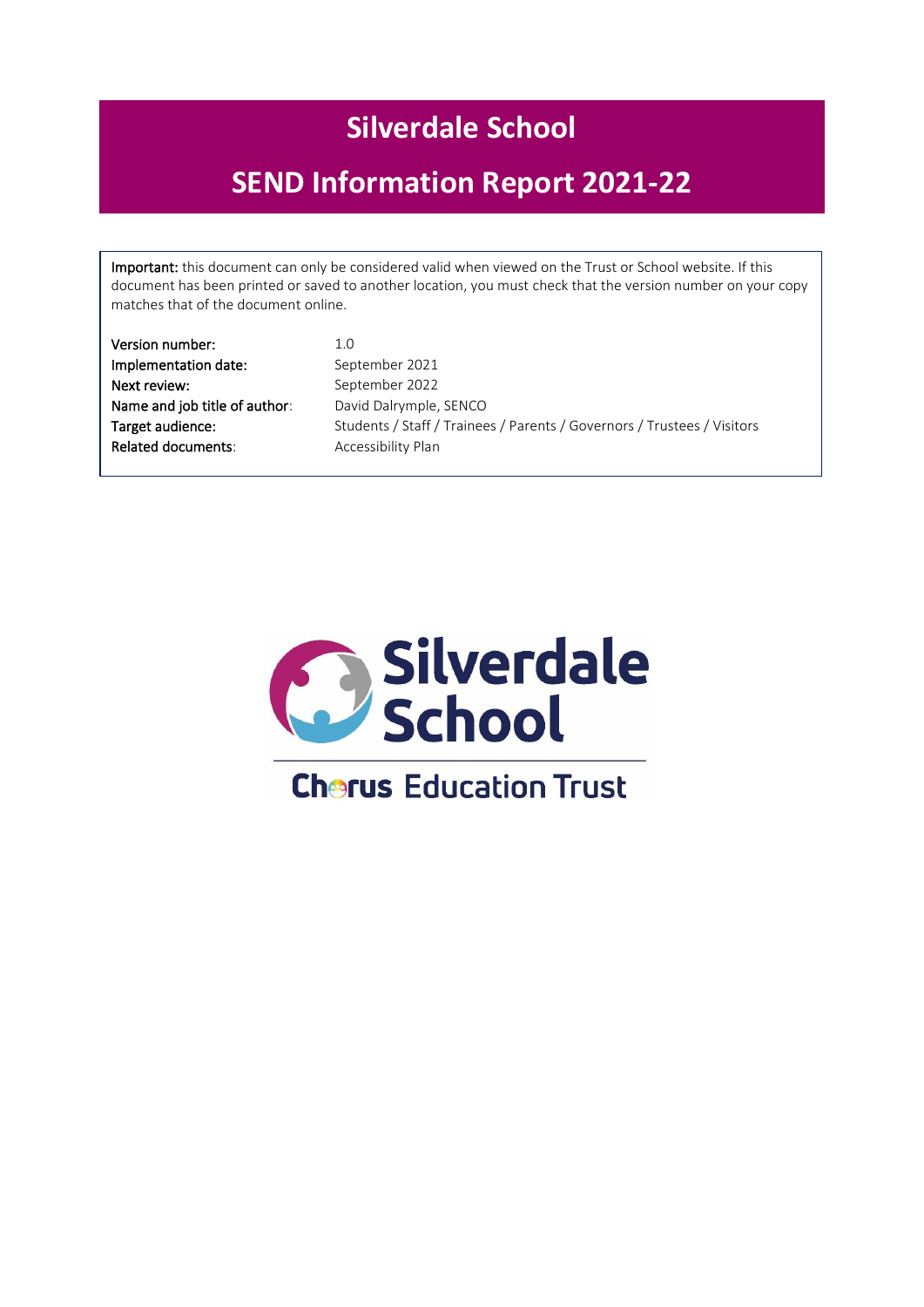

### **Introduction**

The governing bodies of maintained schools and maintained nursery schools and the proprietors of academy schools must publish information on their websites about the implementation of the governing body's or the proprietor's policy for pupils with SEN. The information published should be updated annually and any changes to the information occurring during the year should be updated as soon as possible. The information required is set out in the Special Educational Needs and Disability Regulations 2014.

### **Special Educational Needs or Disabilities (SEND) at Silverdale**

### **The Integrated Resource for the Profoundly Deaf and Hearing Impaired**

Silverdale School has an integrated resource for the Deaf and hearing impaired. The IR meets the needs of students who are severe or profoundly deaf. All pupils in the I.R. integrate into mainstream lessons for some of the time. The school has an integrated resource which is located on the 2nd floor of the school on the 'A' wing of the building.

The Integrated Resource is an example of Sheffield Education's inclusive approach to teaching Deaf and Hearing Impaired children. Each pupil is part of a mainstream form group, enabling deaf children to spend time with their hearing peers and benefit from exposure to natural oral language. In addition, the dedicated IR provides opportunities for the children to be with a deaf and oral/signing peer group, provides radio hearing aids to enhance the listening environment and co-ordinates monthly visits from the Children's Hospital team to check health of ears and functioning of hearing aids. The IR aims to provide a full and varied curriculum for pupils with full access to the assessment process whether this is through English, Signed Supported English (SSE) or British Sign Language (BSL). Depending on the planned use of BSL, English or SSE, and their individual abilities and needs, deaf pupils may follow the same curriculum as their hearing peers. Some students are in mainstream for most of their curriculum, some with specialist support from the team within the lessons, or backup lessons within the IR. Other children need additional support from the IR with teaching in small groups. We may offer a curriculum including entry level certificates, functional skills and the AQA unit award scheme, depending on the individual student's needs. The Integrated Resource also provides BSL teaching where the pupil and family want this. Each pupil's language, ability and communication needs are taken into consideration when planning individual timetables. The style and range of teaching and learning activities provided, acknowledges that deaf pupils learn in different ways. By varying the style of lessons, staff aim to make the work accessible to all children whilst maintaining motivation and interest.

Funding for the IR comes directly from Sheffield Local Education Authority.

### **Mainstream Silverdale School**

Silverdale strives to meet the needs of students with a range of difficulties affecting their learning. The list below covers the four main areas of SEND but the examples are not exhaustive:

Cognition and Learning needs such as dyslexia, dyspraxia, slow processing, working memory difficulties or ADHD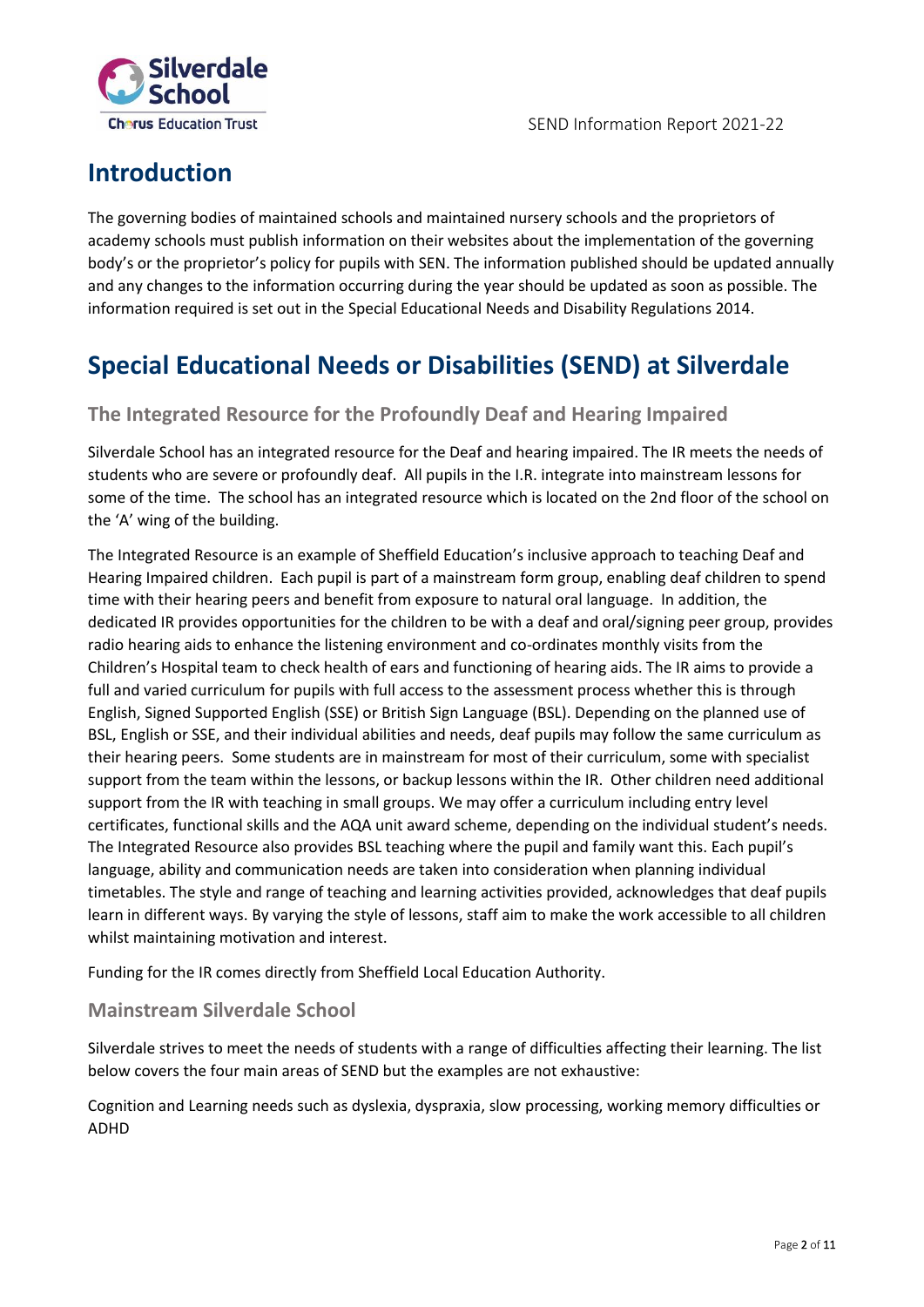

Communication and Interaction difficulties such as Autistic Spectrum Condition, Asperger's Syndrome, speech and language difficulties and developmental communication disorder.

Social, Emotional and Mental Health conditions such as anxiety, depression and Pathological Demand Avoidance Disorder.

Sensory and physical conditions such as mild hearing impairment, mild visual impairment, medical conditions and physical disabilities.

At Silverdale we support young people with a range of physical and medical needs. Silverdale School moved into a new building in 2009. A typical classroom at Silverdale is 56m2 giving an allowance of 1.80m2 space per student. The building is wheelchair accessible in all areas, with students using a lift to access the first and second floor. The student entrance does not have any steps and other entrances to the building have ramps. The school has one main building with three floors. The school has disabled toilets on each floor and there is disabled access in the changing rooms. Silverdale School has a fitted hoist in the disabled bathroom on the 2nd floor.

## **What are the policies for identifying children and young people with SEND and assessing their needs, including the name and contact details of the SENCO (mainstream schools)?**

Students are identified as having a special educational need or disability in one of three ways. These three identifiers are all linked to the student's levels on the Sheffield Support Grid. The identifiers are:

- E Education Health Care Plan. These students are most often the highest needs students at levels 4 and 5 of the Sheffield Support Grid and have a statutory plan for their provision. This plan is reviewed annually (see 6.1)
- K SEN Support. These students are most often at Levels 3 and 4 of the Sheffield Support Grid. Those at level 3 have access to a Learning Support Plan Those at Level 4 may also have a My Plan.
- I Information. These students are levels 1 and 2 on the Sheffield Support Grid. Their needs are most often described in a Snapshot.

Staff are able to refer students to the Learning Support team through the school's MLE. A record of referrals and actions is kept by the Learning Support Department.

Staff refer safeguarding incidents via CPOMs, including for SEND students.

Within school we have a Pastoral Referral Panel for separate Key Stages held every fortnight for direct referrals from staff with all key staff involved so students' needs can be identified or referred for further assessment. SEND students are discussed at these meetings as a matter of routine.

All staff have received guidance and training on identifying SEND needs in the classroom and will know what the signs and indictors are and how to make a referral to the Learning Support Team.

Parental requests are welcome throughout the year either directly to the SENCO or via key stage teams.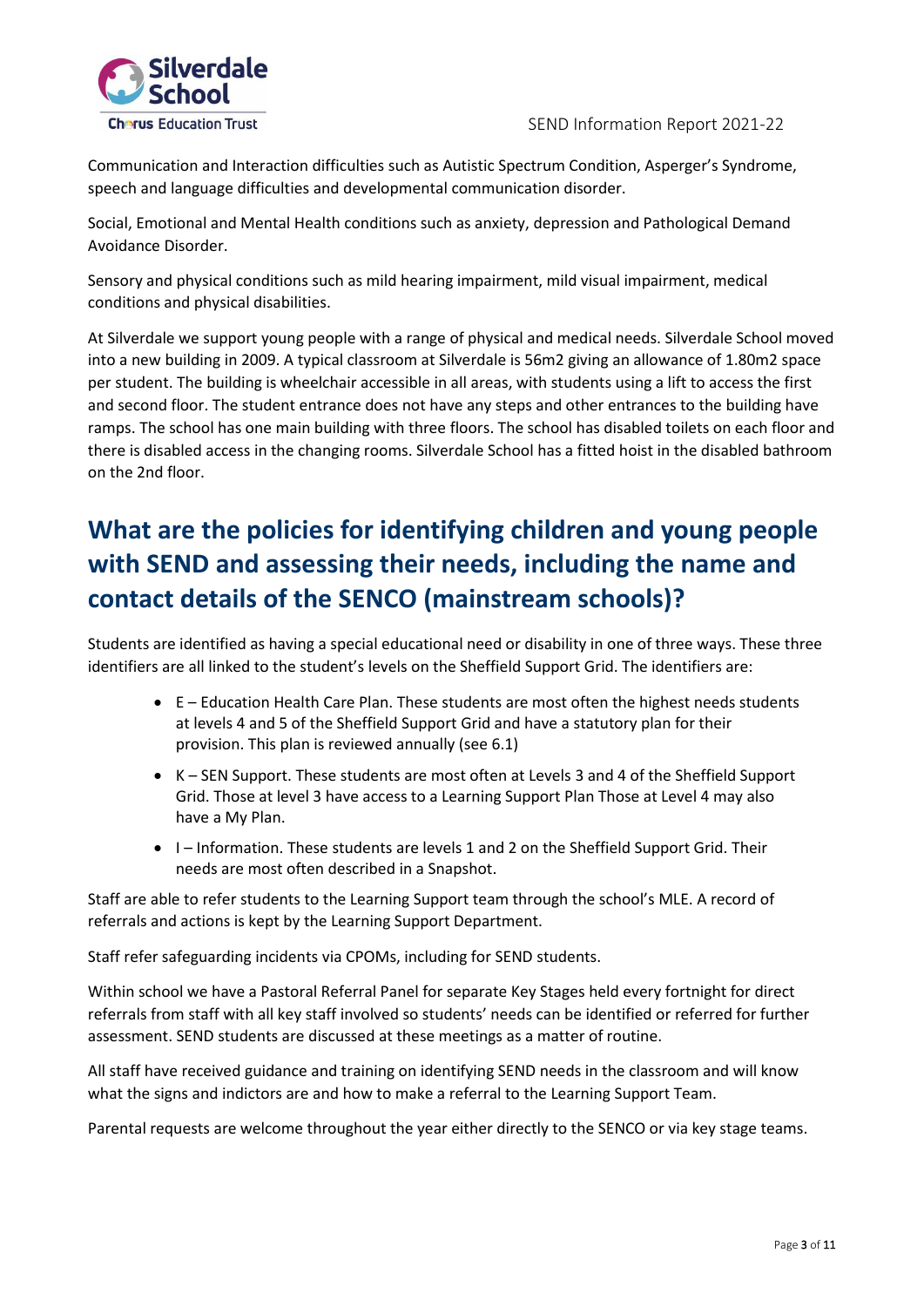

We work with external agencies to assess the needs of students: Ryegate Children's Hospital, the Speech and Language Therapy service, Educational Psychologists & Sheffield Autism Service and we support referrals to MAST and CAMHS via the student's GP or through the school's Inclusion team.

During spring and autumn terms, assessments for exam access arrangements are carried out by our centreapproved assessor.

## **Arrangements for consulting parents of children with SEND and involving them in their child's education**

SEN Review meetings are held throughout the year for students on the SEND register. Appointments are available with the SENCO upon request. Silverdale School reports on student progress and effort 6 times per year across all key stages.

Parents and carers have access to the school website and other communication apps. This enables parents and carers to access up to date information regarding attendance, behaviour and homework.

Some parents and carers use email communication directly with individual staff members. This includes subject teachers and pastoral staff.

Silverdale School holds Parents/Carers Consultation Evenings throughout the year.

We provide additional information evenings during the Y6 Open evening in October to discuss the SEND provision at Silverdale

The SENCO is invited to attend some PTA meetings to discuss SEND.

## **Arrangements for consulting young people with SEND and involving them in their education**

Student Voice is valued at Silverdale School. Student Voice is promoted via tutor time and it is an

important part of the pastoral system. The student council meets to discuss students' views and regularly presents them to SLT. The student council is representative of our student body, including SEND students.

As part of the review process for students on SEND support, students are often asked to share their views about their school experience. Students are encouraged to participate in their review meetings. Students are also welcomed to contribute to the writing of their Learning Support Plan (LSP) and Snapshot

The LSPs are written with a focus on outcomes. Each outcome is tied to the student's and family's aspirations which are the central focus of each plan.

As part of the review process for students with an Education, Health and Care Plan, students are invited to give their views on their education and their current provision, as well as their aspirations for the future.

TAs and Keyworkers ensure students are consulted regarding provision and support. It is a central part of their role to be an advocate for the student with SEND.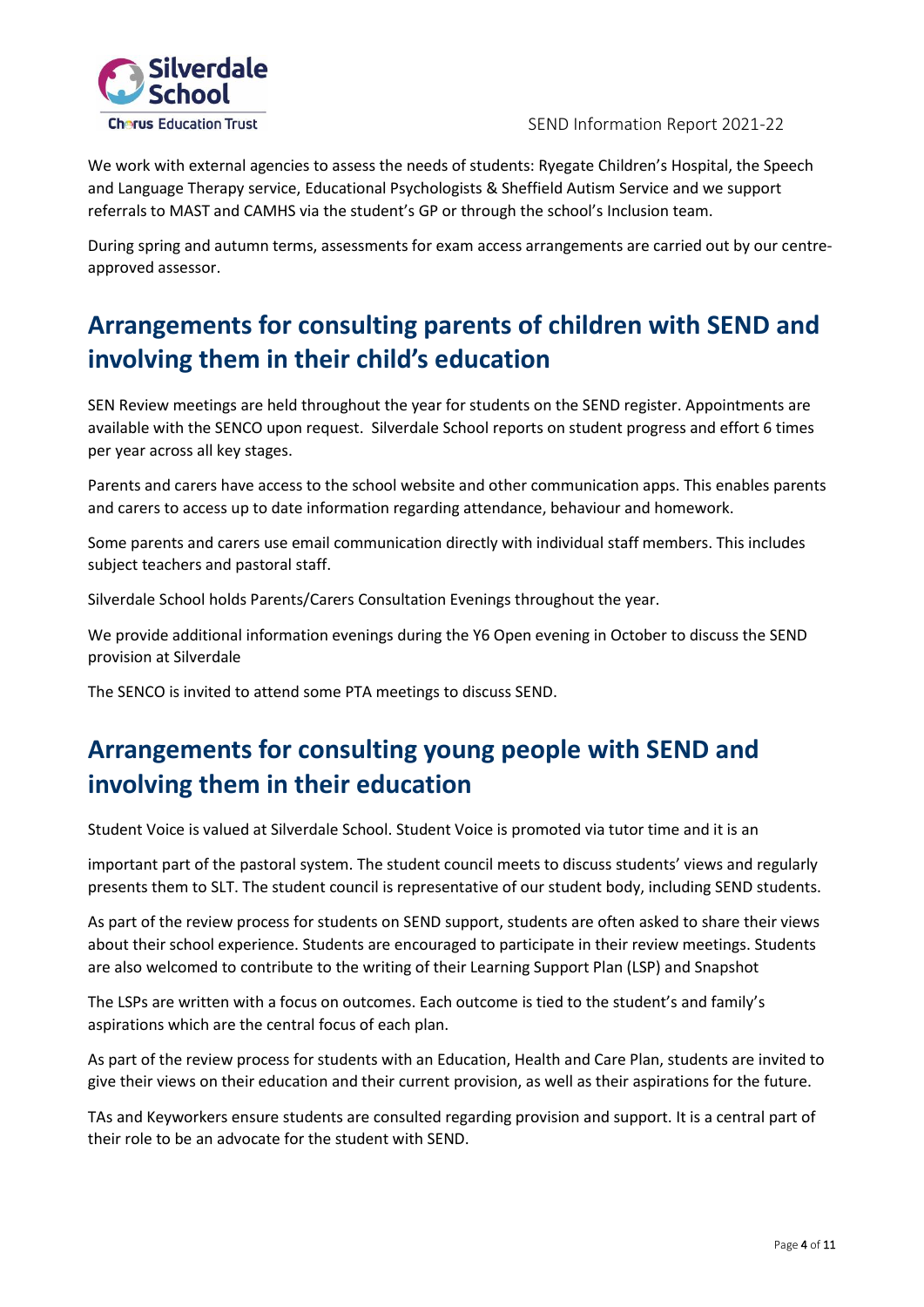

## **Arrangements for assessing and reviewing children and young people's progress towards outcomes. This should include the opportunities available to work with parents and young people as part of this assessment and review.**

Silverdale adheres to the guidance published in the SEND Code of Practice (2015) when gathering information for EHCP Annual Reviews

Children on the SEN register at any level of the SSG are entitled to a Learning Support Plan or a Snapshot, a one page profile detailing the student's strengths, needs, aspirations and agreed outcomes. Students at Levels 3 and 4 of the SSG sometimes have a My Plan. This is a document which details in much greater depth the history of the student's difficulties and sets out a series of outcomes and non-statutory provision for the student. Parents can request a My Plan by contacting the SENCO. This will be an appropriate step to supporting the student if the student has a complex and detailed history of needs, if the student requires additional support not generally offered at Silverdale, or if the Learning Support Department or Parent/Carer wish to eventually apply for an EHCP.

All staff regularly provide feedback to students regarding their progress and achievement across all subjects. Staff regularly assess students' progress and provide feedback to parents through the assessment points three times per year. This data is monitored and classroom teachers, subject leaders and senior teams review and identify where intervention is required.

Students with SEND are assessed against outcomes as set out in their EHCP or My Plan. The SENCO, alongside Key Stage Leaders will discuss the progress of students and via the referral panel make decision about the required support and interventions. Parents and students will be involved in this process either via a formal SEND review meeting or discussions over the telephone or via email.

Information gathered in every meeting is recorded in the Assess, Plan, Do, Review format, with actions clearly listed and available upon request.

## **Arrangements for supporting children and young people in moving between phases of education and in preparing for adulthood.**

### **Year 6 to Year 7**

Staff make visits to primary schools prior to transition and gather information directly from teachers, SENCOs and parents. This process starts in September with our Open Evening for Parents to view the school.

Meetings with the SENCO will begin during the autumn and spring terms of Year 6 for our main feeder schools. From this point we will identify students who will require additional support for transition.

A member of the Learning Support team visits the primary schools of identified students in the summer term and completes a transition programme with them which can include: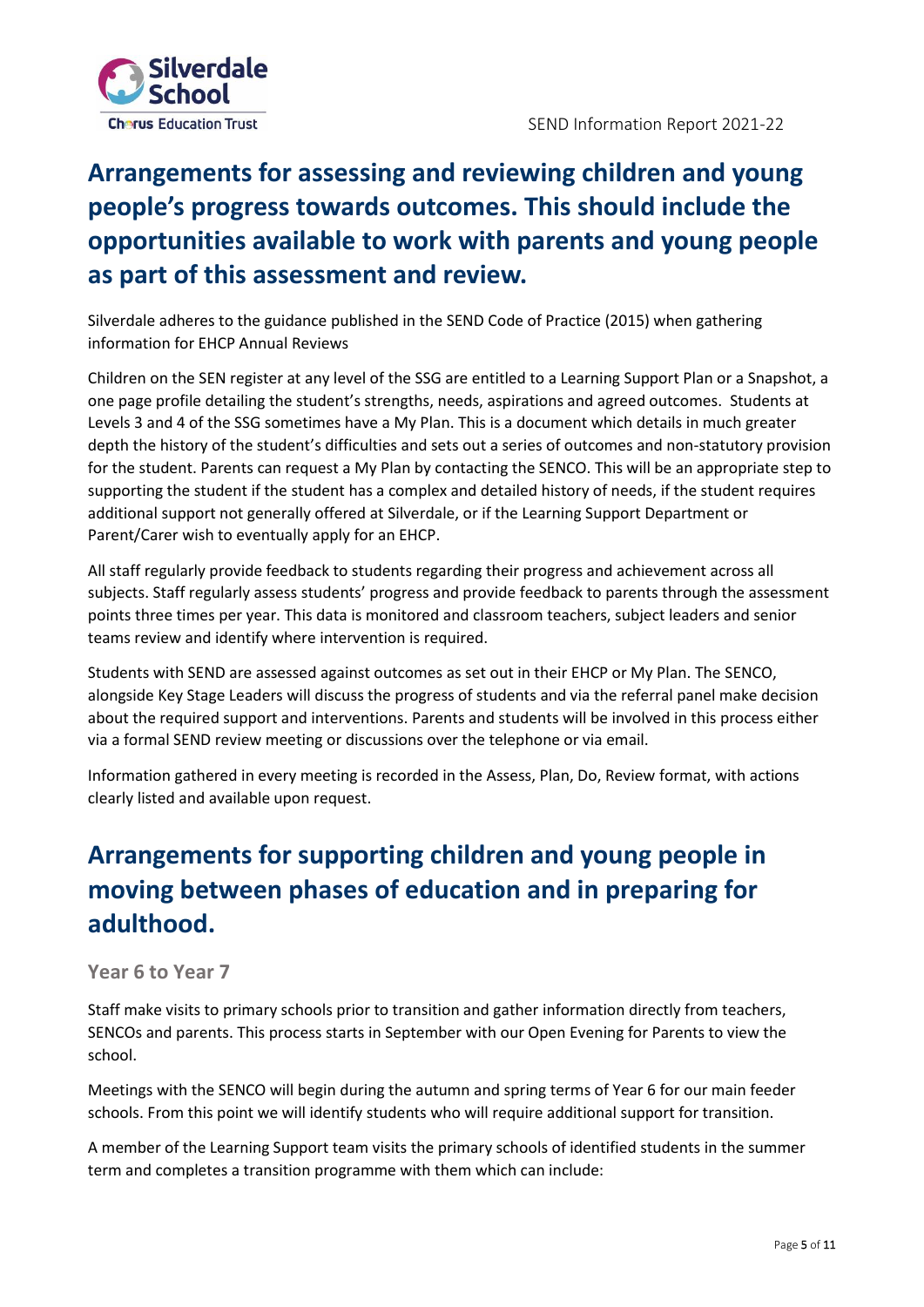

- A visit to the feeder school
- Silverdale visit
- An additional tour
- Additional visits if required.

Key Stage Leader for Y7 collates the information supported by the SENCO and tutor groups are created. Student's individual needs are taken into account.

Summer School is run for 2 weeks each summer for Y6s.

### **End of year transitions**

Pastoral Referral Panel meetings at the end of each academic year are given over to discussions about the transition between key stages. During these meetings, key information is shared and pastoral staff are briefed about the high needs students whom they will be supporting during the following year.

### **Preparation for Adulthood**

Silverdale School acknowledges the significant milestone that entering Key Stage 4 is for all students; it marks the beginning of their preparations for adulthood. This is reflected in the nature of the reviews which take place in Year 9.

The SENCO aims to meet all parents of children on the SEN register in Year 9 in the spring term before the options process has formally ended. The aim of this is to give students and parents the chance to ask any questions they may have about the process.

EHCP reviews now focus on the transition to adulthood and there is a focus on supporting the students to become independent members of society. The Careers advisor is invited to EHCP reviews from Y9 onwards in order to provide expert advice and guidance on careers, college courses and work experience. We encourage Independent Travel Training referrals at this point if they are yet to have been made. We may also call upon expert guidance from Sheffield SEND team if required.

### **Post 16 Transition**

Discussions regarding post-16 provision will start in September of Year 11 (see 4.1.1.3) in order to put an effective transition plan in place, including visiting other settings. Where possible a meeting with the post-16 settings should take place to ensure needs will continue to be met by the post 16 provider.

Silverdale works closely with Sheffield College and other post-16 providers to support young people with post-16 transition. Information from these establishments will be provided to parents in EHCP and SEN Support reviews during Year 11 and, where appropriate, staff from colleges are invited to review meetings.

The careers team at Silverdale School meet with students in Year 10 and Year 11 to discuss their aspirations, possible careers and their options for post-16 education.

### **The approach to teaching children and young people with SEN**

**Silverdale Vision**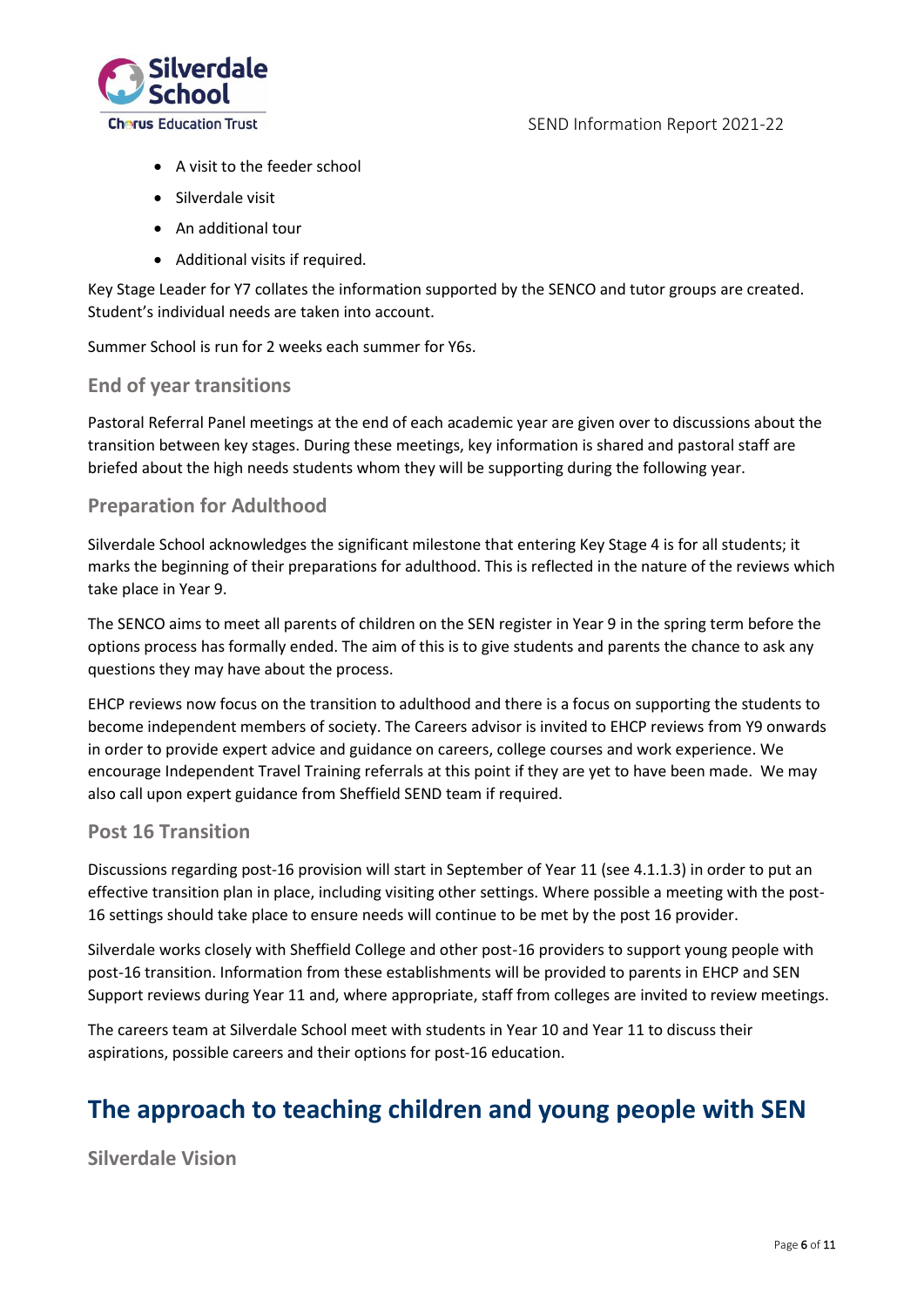

The Silverdale School vision is 'Outstanding Achievement for all.' This will be achieved principally through Quality First Teaching delivered by well-trained and motivated staff who have high expectations of all students.

Teachers teach responsively, checking, reflecting upon and responding to students' progress.

#### **All year groups**

Students are assessed on their attitude to learning (AtL) and the results shared with parents 6 times a year, as well as at Parents' Evening. In class assessments beginning in Key Stage 3 use the format of the GCSE examinations to prepare students for the rigors of the reformed qualifications.

We seek to promote good relationships between pupils and staff.

We welcome contact from parents on any aspect of their child's education.

Staff have had access to a range of training on all aspects of special educational needs. Staff have received training regarding differentiation, dyslexia, autism, mental health and ADHD.

#### **Key Stage 3**

When they first join us in Year 7, pupils are placed in mixed-ability groups for most subjects, which gives them an equal opportunity to take advantage of the facilities and subjects within school.

Students working significantly below expectations are invited to take part in Springboard which is an intervention run in place of the Humanities subjects for the autumn and spring terms of Year 7. This intervention aims to equip students and resilience needed to work well in a mainstream classroom and aims to allow Learning Support staff to assess and identify effective strategies for meeting these students' needs in mainstream classrooms.

The Silverdale Deaf Unit welcomes children who are profoundly or severely deaf. Staffed by specialist teachers, pupils learn in a welcoming, integrated and supportive environment.

#### **Key Stage 4**

Option choices are well supported for vulnerable learners, with the SENCO often leading the options interviews for SEND students. Discussions are held in Year 9 regarding the appropriate curriculum at key stage 4.

As a cohesive and inclusive learning community, we recognise that Silverdale can make a wider contribution to society. Our GRIT days embrace all aspects of our pupils' personal development, develops valuable leadership skills and helps to build positive relationships.

## **How adaptations are made to the curriculum and the learning environment of children and young people with SEN?**

All students have an entitlement to a broad and balanced curriculum at KS3 and KS4.

Most SEND learners access a full curriculum at KS3 and KS4. At the end of Y9 students make option choices for KS4. All students have an individual appointment to discuss course options at KS4.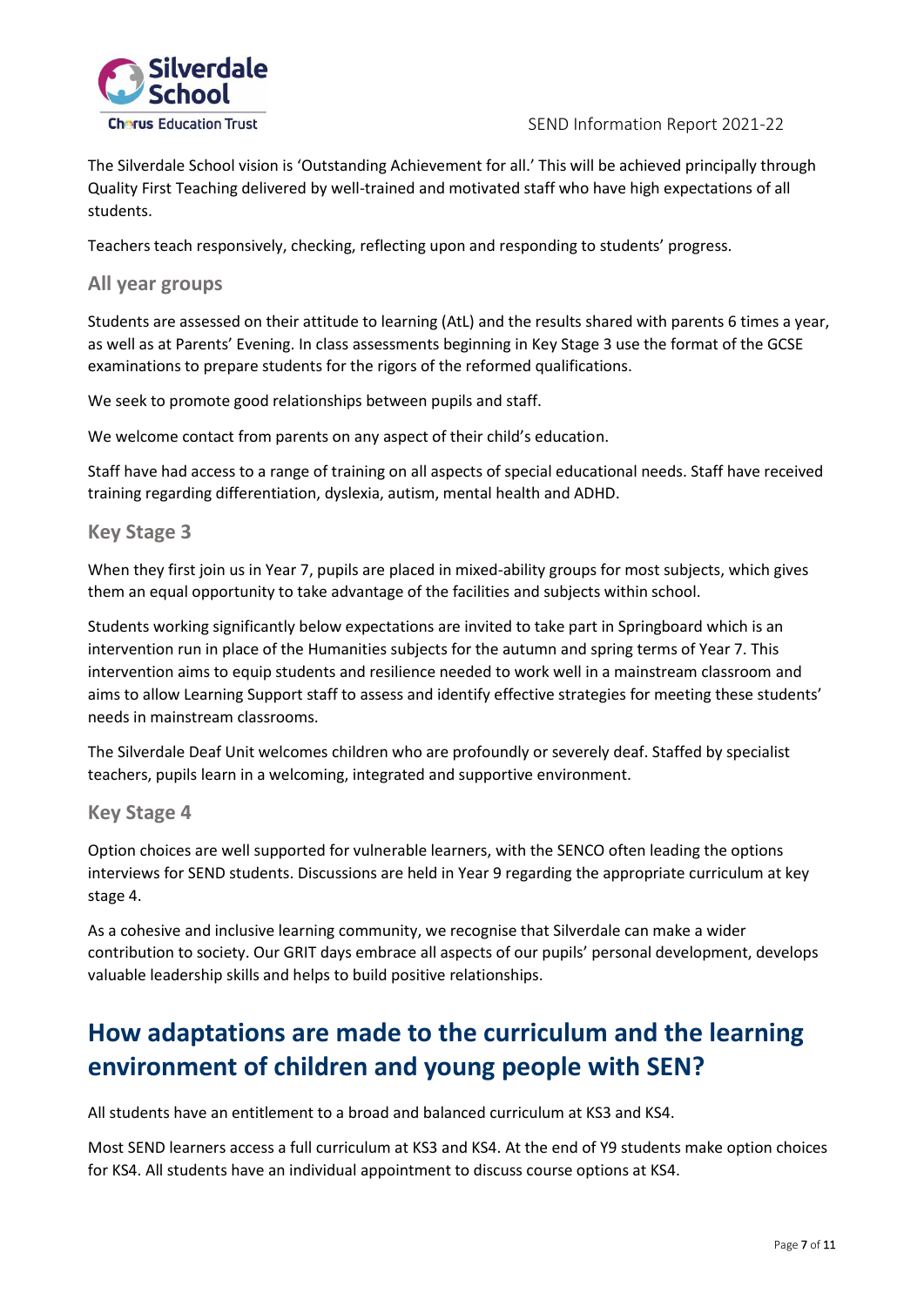

The KS4 curriculum is tailored to meet the needs of individuals without reducing opportunities for post 16 pathways. Students can access vocational courses at Silverdale School, for example at post-16 BTEC Health and Social Care.

The adaptations that are made to support students are made in line with the Sheffield SEND Support Grid.

As Silverdale is an inclusive mainstream school, very few pupils will study a reduced curriculum and only students with long-term, complex and severe SEN or mental health needs will be allowed to study a reduced curriculum. It is not the duty of the school to provide supporting evidence from a medical professional to substantiate such a reduction. Such cases will be discussed by staff at the relevant referral panel and must be agreed with the relevant Deputy Headteacher. In most cases, a reduction of courses will be agreed prior to the commencement of Key Stage 4. It is expected that students who begin KS4 with a full GCSE load must undertake at least over 60% of the course before a reduction would be considered. Where applicable, appropriate support will be put in place when a reduction in curriculum is requested.

## **The expertise and training of staff to support children and young people with SEN, including how specialist expertise will be secured**

There has been a significant focus on the development of staff skills, knowledge and understanding since 2014. All staff have had access to training on meeting the needs of all learners in the classroom. Staff have had access to a range of training workshops.

Throughout the year the school provides access to ongoing special needs training via the CPD calendar.

We work alongside specialist services to ensure our skills, knowledge and understanding are up to date.

## **Evaluating the effectiveness of the provision made for children and young people with SEN**

The School Improvement Plan is evaluated and reviewed each year and there is always a focus on the outcomes for students with SEN. Closing the gap for students with SEN is a school priority each year with the Senior Leadership Team ensuring that the most vulnerable learners are making progress beyond expected levels. Staff at every level are held to account or the outcome of all learners and have a responsibility to make sure lessons are outstanding and meet the needs of every learner in the classroom.

Silverdale School is constantly reviewing and monitoring the effectiveness of its provision and this is determined by the outcomes of individual students.

As part of the transition process we also look to the Year 6 cohort of students and evaluate what provision those students will require at the point of transition.

Interventions and support are evaluated throughout the year using assessment point data or other metrics as appropriate.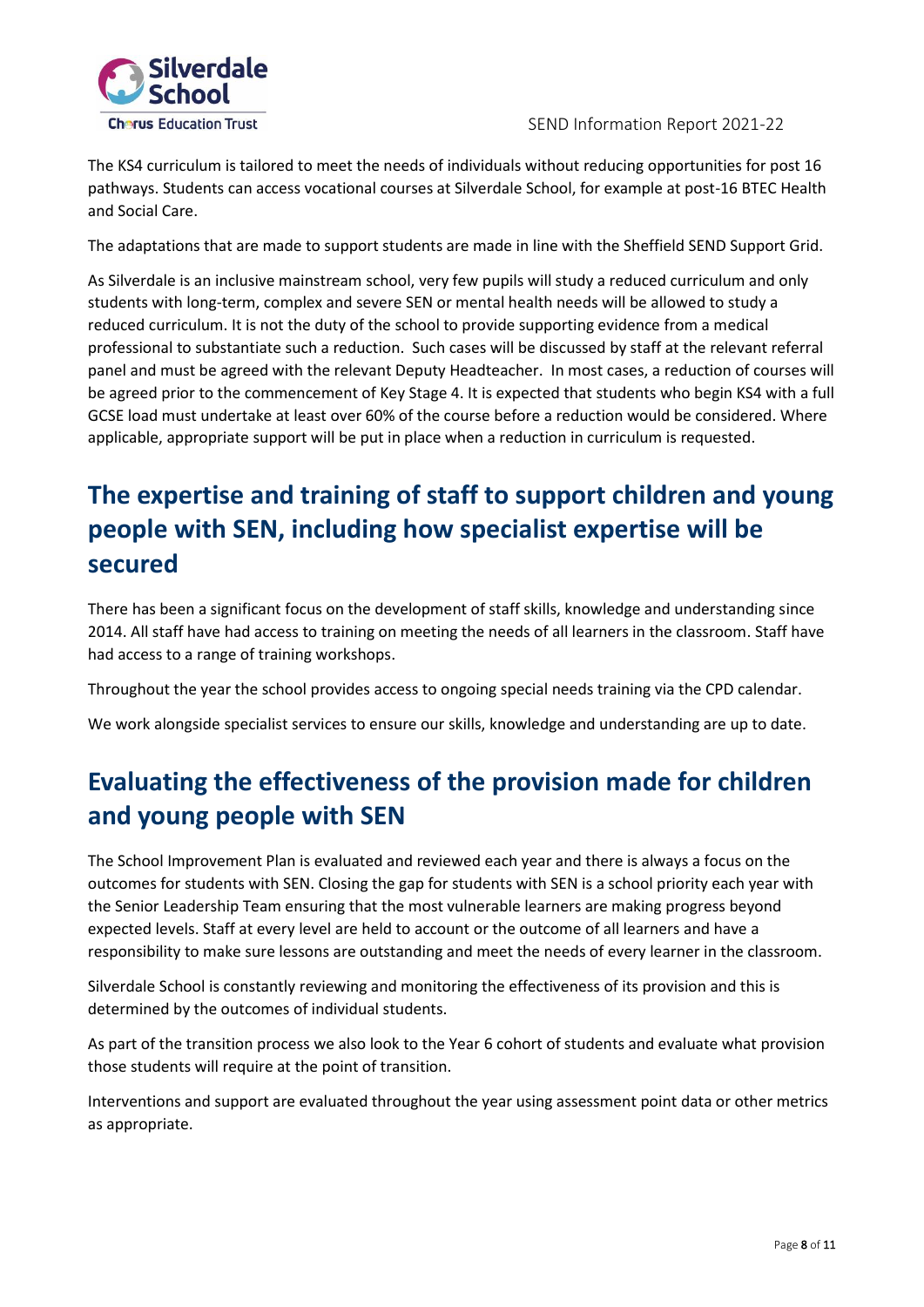

We receive feedback every year from students and parents to ensure plans to meet the needs of students are effective and during SEN Review meetings we use person centred planning to ensure that all plans are effective in meeting the needs of learners.

We also monitor the data of attendance, behaviour, attitude to learning and exclusions and use this to inform our interventions.

In 2021, an Enquiry Visit by a colleague from Westfield was undertaken to audit SEN provision at Silverdale. Other internal quality assurance processes take place with a focus on SEN provision throughout the year.

## **How children and young people with SEN are enabled to engage in activities available with children and young people in the school who do not have SEN?**

Subject to appropriate risk assessments, all of our students with SEN and or disability have access to all of the activities in school.

We work with all departments to include students with SEN in lunchtime and after school clubs, school trips and events.

We work with colleagues, specialist services and families to ensure thorough risk assessments are completed where necessary, putting safety first, to enable students to access activities, trips and school events.

### **Support for improving emotional and social development.**

At Silverdale School we have a pastoral system which promotes the emotional wellbeing of all students. Every student Y7-Y13 is placed in a tutor group and each day there is a 15 minute tutor period.

Each Year Group is supported by a Key Stage Leader from Y7 –Y13. Each Key Stage Team has a Pastoral Manager who are the first point of contact for parents/ carers and young people.

We have an Inclusion Team which is comprised by the Safeguarding & Inclusion Manager and Student Engagement and Welfare Coordinator.

We hold 'Referral Panel' meetings every two weeks to discuss any student who is vulnerable, not making academic progress or who appears to be struggling emotionally and socially. From this referral meeting and action plan of support is put into place to support the young person in school.

Keyworkers have been allocated to our most vulnerable and complex learners.

Disability Awareness is delivered through our PSHE curriculum. Staff from the IR promote Deaf Awareness to Y7 on entry and Y12 who are new to the school.

We have identified Y6 students who are likely to struggle with anxiety at the point of transition and we have a Summer School Programme that runs every year.

We have already undertaken a mental health audit within school to help to identify cohorts of young people with mental health concerns or those at risk of developing mental health illnesses. We have a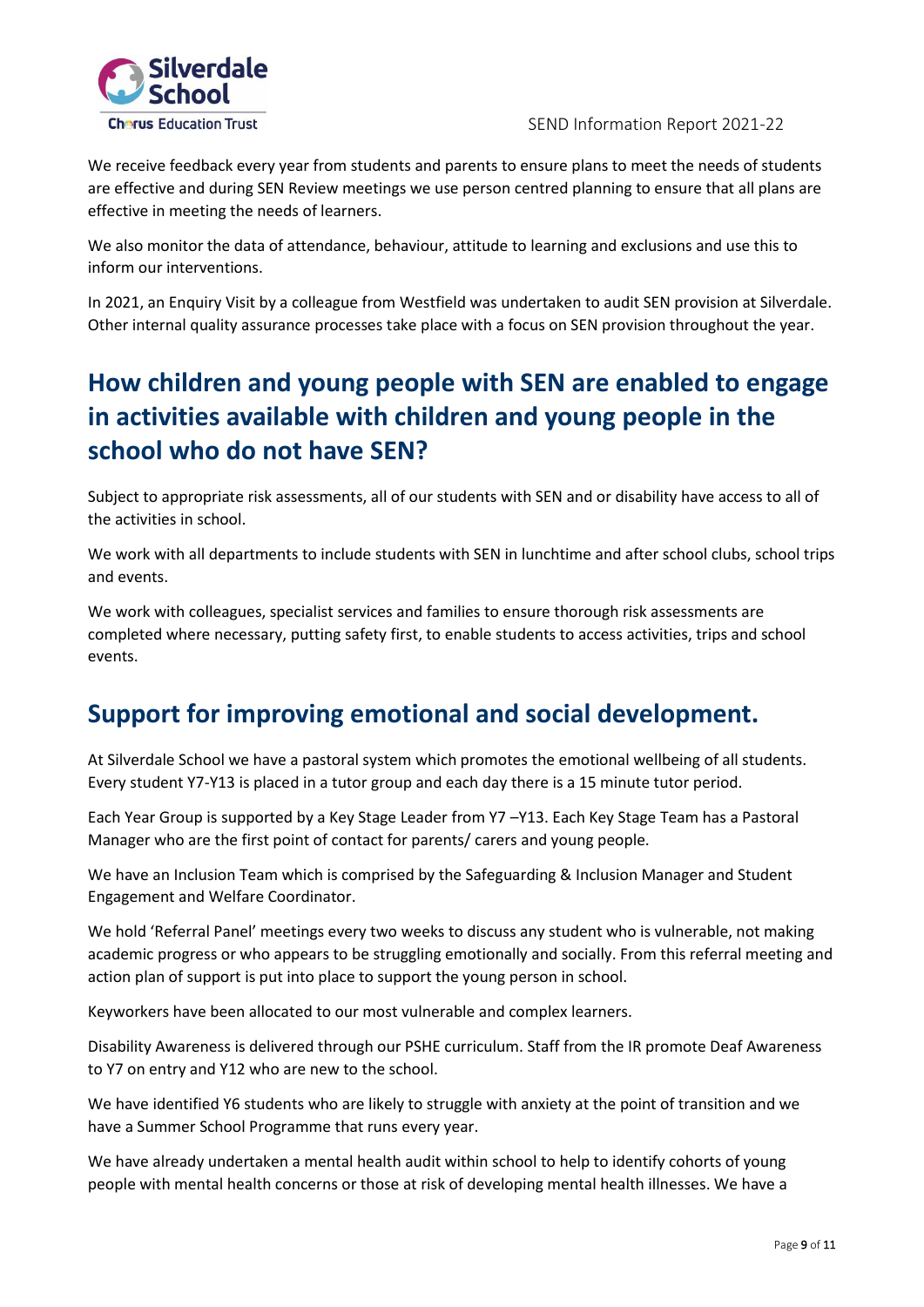

developed a range of interventions which supports the emotional needs of students – including working with TAMHS and other specialist services i.e. Golddigger, SYED, EP, MAST, SALT, ACT. We successfully gained a place in the Healthy Minds roll out for September 2017 which will secure whole staff development and support. Locality funding has enabled us to set up a mental health networking group, to pay for specialist training and to buy in the time of a drama therapist to deliver support and intervention to students. We have developed an internal system of support for students with a 'PT20' offer of support – but making sure that resources are well deployed and been effectively used to reach the greatest number of students with the highest level of need.

We have also undertaken training regarding Restorative Practice, with 4 members of staff training to a specialist mediators level. All staff accessed training in September to ensure we were using restorative language and approaches when responding to young people. Especially those who have made reports of bullying.

Three members of staff are training in ASIST (Applied suicide intervention support training).

## **How the school involves other bodies, including health and social care bodies, local authority support services and voluntary sector organisation, in meeting children and young people's SEN and supporting their families?**

At Silverdale School we welcome support from all other agencies – we work closely with the Parent Carer Forum and encourage parents to use advocacy services such as SENDIAS.

We make referrals and engage with all services as and when required. We regularly work with learning support, educational psychologist, Autism Services, SALT, CAMHS, MAST, Sheffield SEN team and advocates.

## **Arrangements for handling complaints from parents of children with SEN about the provision made at the school**

The Trust's complaints procedure is available on the Chorus Trust website at:

<https://www.chorustrust.org/policies>

### **Other key contacts**

| Role                                 | <b>Name</b>         | <b>Email Contact</b>       |
|--------------------------------------|---------------------|----------------------------|
| <b>SENCO</b>                         | David Dalrymple     | ddalrymple@chorustrust.org |
| Designated Safeguarding Lead         | Katie Anderson      | kanderson@chorustrust.org  |
| Designated Safeguarding Deputy       | <b>Tracy Pawlak</b> | tpawlak@chorustrust.org    |
| <b>Hearing Impaired Unit Manager</b> | Kathy Grieve        | kgrieve@chorustrust.org    |